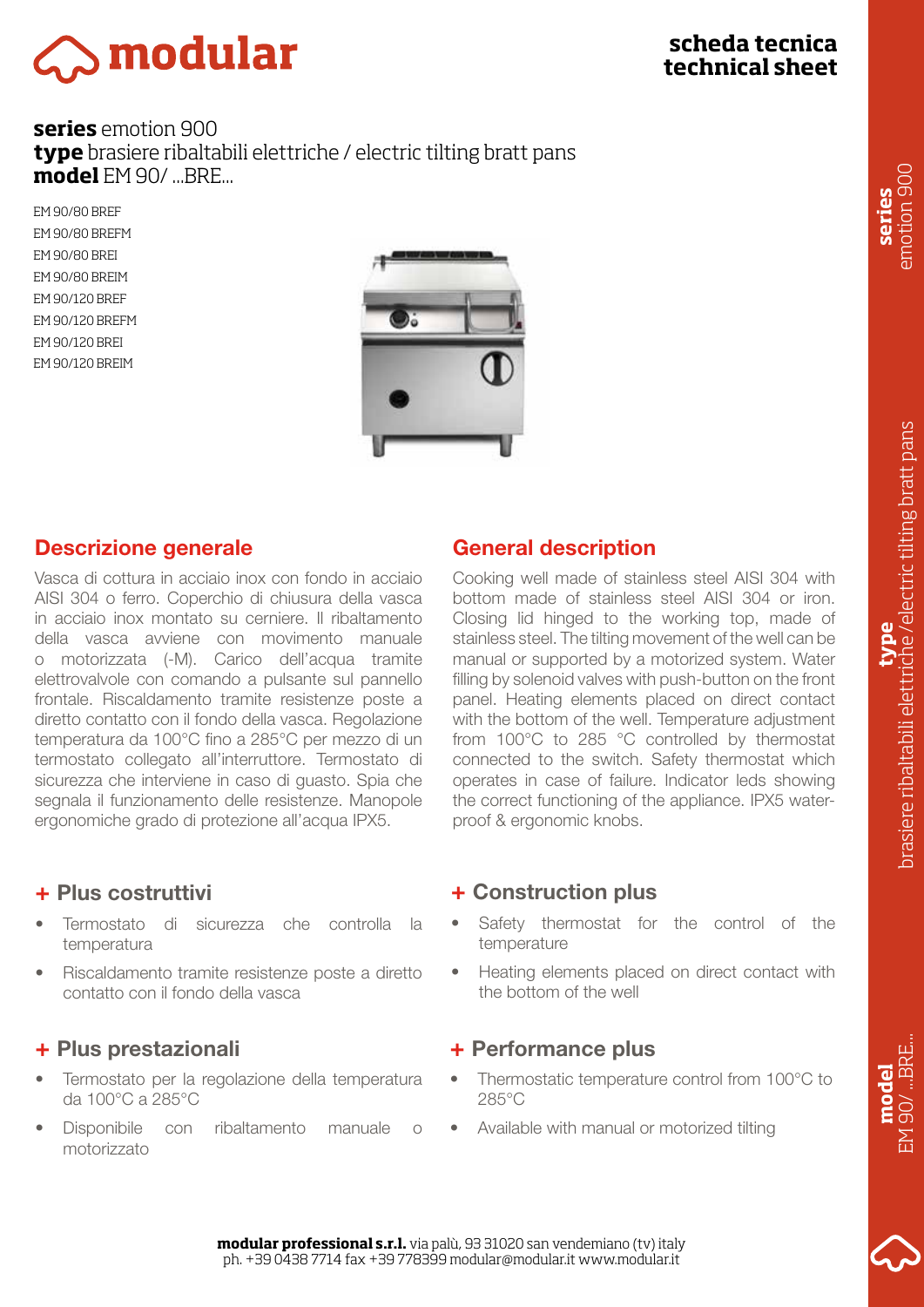# $\gtrsim$  modular

#### **series** emotion 900 **type** brasiere ribaltabili elettriche / electric tilting bratt pans **model** EM 90/ ...BRE...

#### **dati tecnici technical data**

|                        | dimensioni<br>dimensions | materiale vasca<br>well material | dim. vasca cottura<br>cooking bowls dim. | capacità vasca<br>bowl capacity | ribaltamento<br>tilting mode | potenza elettrica<br>electric power |
|------------------------|--------------------------|----------------------------------|------------------------------------------|---------------------------------|------------------------------|-------------------------------------|
|                        | cm LxWxH                 |                                  | cm LxWxH                                 | L                               |                              | kW                                  |
| <b>EM 90/80 BREF</b>   | 80x92,5x87               | ferro<br>iron                    | 72x56x20                                 | 80                              | manuale<br>manual            | 15 kW<br>380-415V 3 50-60Hz         |
| <b>EM 90/80 BREFM</b>  | 80x92,5x87               | ferro<br>iron                    | 72x56x20                                 | 80                              | motorizzato<br>motorized     | 15 kW<br>380-415V 3 50-60Hz         |
| <b>EM 90/80 BREI</b>   | 80x92,5x87               | acciaio inox<br>stainless steel  | 72x56x20                                 | 80                              | manuale<br>manual            | 15 kW<br>380-415V 3 50-60Hz         |
| <b>EM 90/80 BREIM</b>  | 80x92,5x87               | acciaio inox<br>stainless steel  | 72x56x20                                 | 80                              | motorizzato<br>motorized     | 15 kW<br>380-415V 3 50-60Hz         |
| <b>EM 90/120 BREF</b>  | 120x92,5x87              | ferro<br>iron                    | 110x56x20                                | 120                             | manuale<br>manual            | 19 kW<br>380-415V 3 50-60Hz         |
| <b>EM 90/120 BREFM</b> | 120x92,5x87              | ferro<br>iron                    | 110x56x20                                | 120                             | motorizzato<br>motorized     | 19 kW<br>380-415V 3 50-60Hz         |
| <b>EM 90/120 BREI</b>  | 120x92,5x87              | acciaio inox<br>stainless steel  | 110x56x20                                | 120                             | manuale<br>manual            | 19 kW<br>380-415V 3 50-60Hz         |
| <b>EM 90/120 BREIM</b> | 120x92,5x87              | acciaio inox<br>stainless steel  | 110x56x20                                | 120                             | motorizzato<br>motorized     | 19 kW<br>380-415V 3 50-60Hz         |

*For all models power also available at 220-240V 3 50-60Hz power* Per tutti i modelli potenza disponibile anche a 220-240V 3 50-60Hz

Per tutti i modelli regolazione altezza 50 mm *For all models height regulation 50 mm*

Tutti i modelli sono dotati di termostato di sicurezza *All models are equipped with a safety thermostat*



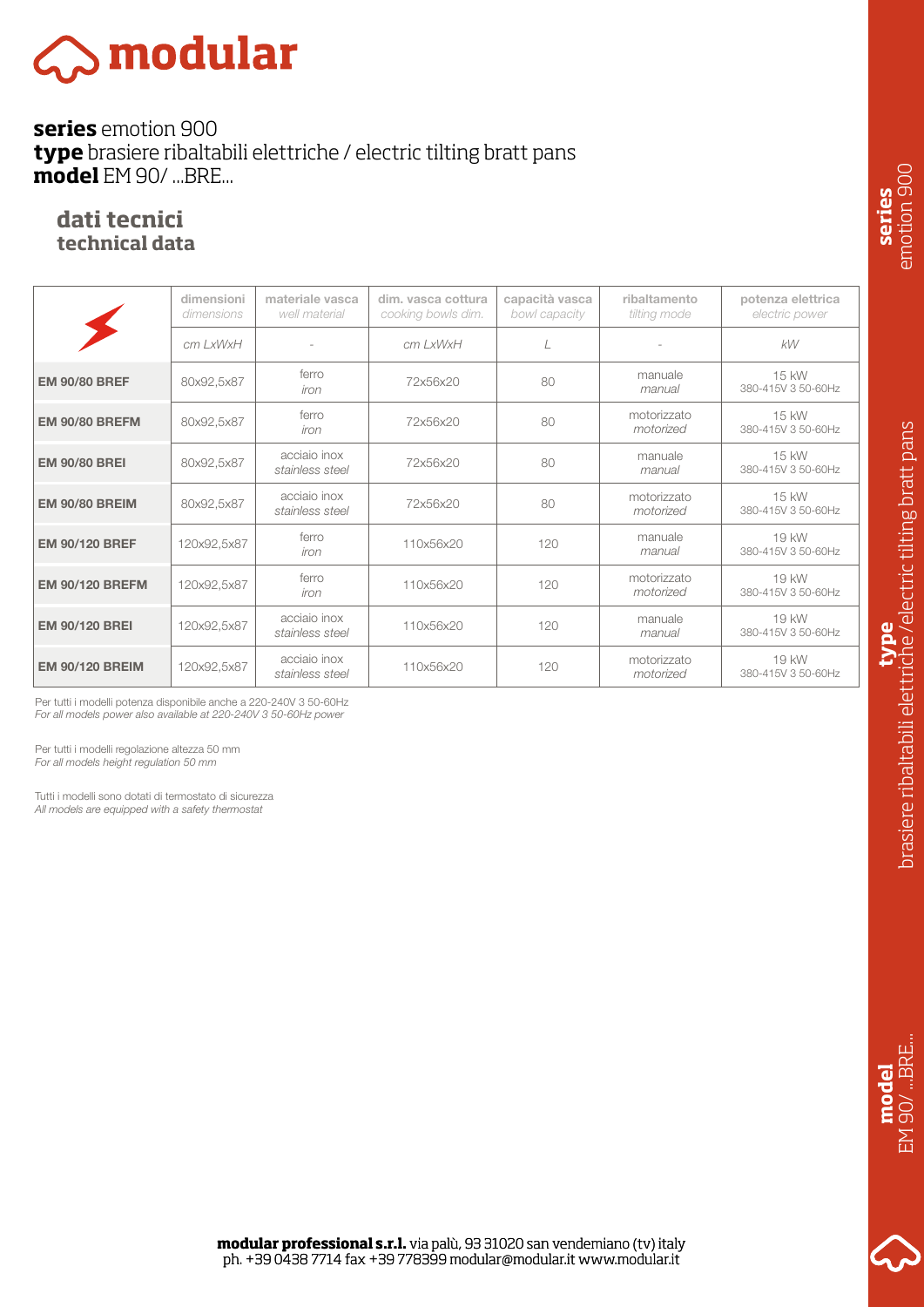## $\mathop{\mathbb{S}}$  modular

**series** emotion 900 **type** brasiere ribaltabili elettriche / electric tilting bratt pans **model** EM 90/ ...BRE...

#### **schema d'installazione installation diagram**



\_90/80 BRE...

 $\Delta$ 

Prima di intervenire sull' apparecchiatura, scollegare l' alimentazione elettrica<br>Unplug the power supply before operating on the appliance<br>Bevor am gerät arbeiten ausschalten srè die elektrische speisung Avant d'intervenir sur l'appareil, dèconnectez l'alimentation èlectrique Desconectar el alimentaciòn antes cualquier intervenciòn sobre el aparato

MISURE IN cm - DIMENSIONS IN cm - ABMESSUNGEN IN cm - MESURES EN cm - MEDIDAS EN cm - MATEN IN cm

G - Attacco arrivo gas - Gasanschluss - Gas connection Arrivée gaz - Union de gas - Gasaansluiting EN 10226-1 R 1/2; EN ISO 228-1 G 1/2 (DK)<br>E - Pressacavo entrata linea elettrica / Stopfbuchse / Electric cable stress reli H2O - Attacco arrivo acqua - Wasseranschluss - ater inlet - Arrivée eau - Union de agua - Wateraansluiting EN ISO 228-1 G 3/4

A1 = Calda - Hot - Chaude - Heiss - Caliente A2 = Fredda - Cold - Froid - Kalt - Fria

D - Scarico acqua - Wasserablauf - Water outlet - Vidange de l'eau - Desaguadero - Wateraftapaansluiting

SCHEMA DI INSTALLAZIONE **MODELLO** INSTALLATION DIAGRAM INSTALLATIONSPLAN SCHEMA DE INSTALLATION ESQUEMA DE INSTALACIÓN

BRASIERE RIBALTABILI TILTING BRATT PANS BRAISIÈRES BASCULANTES KIPPBRATPFANNE SARTÉN BASCULANTE

19/11/2014 **CODICE**

**2551166.00**

**modular professional s.r.l.** via palù, 93 31020 san vendemiano (tv) italy ph. +39 0438 7714 fax +39 778399 modular@modular.it www.modular.it